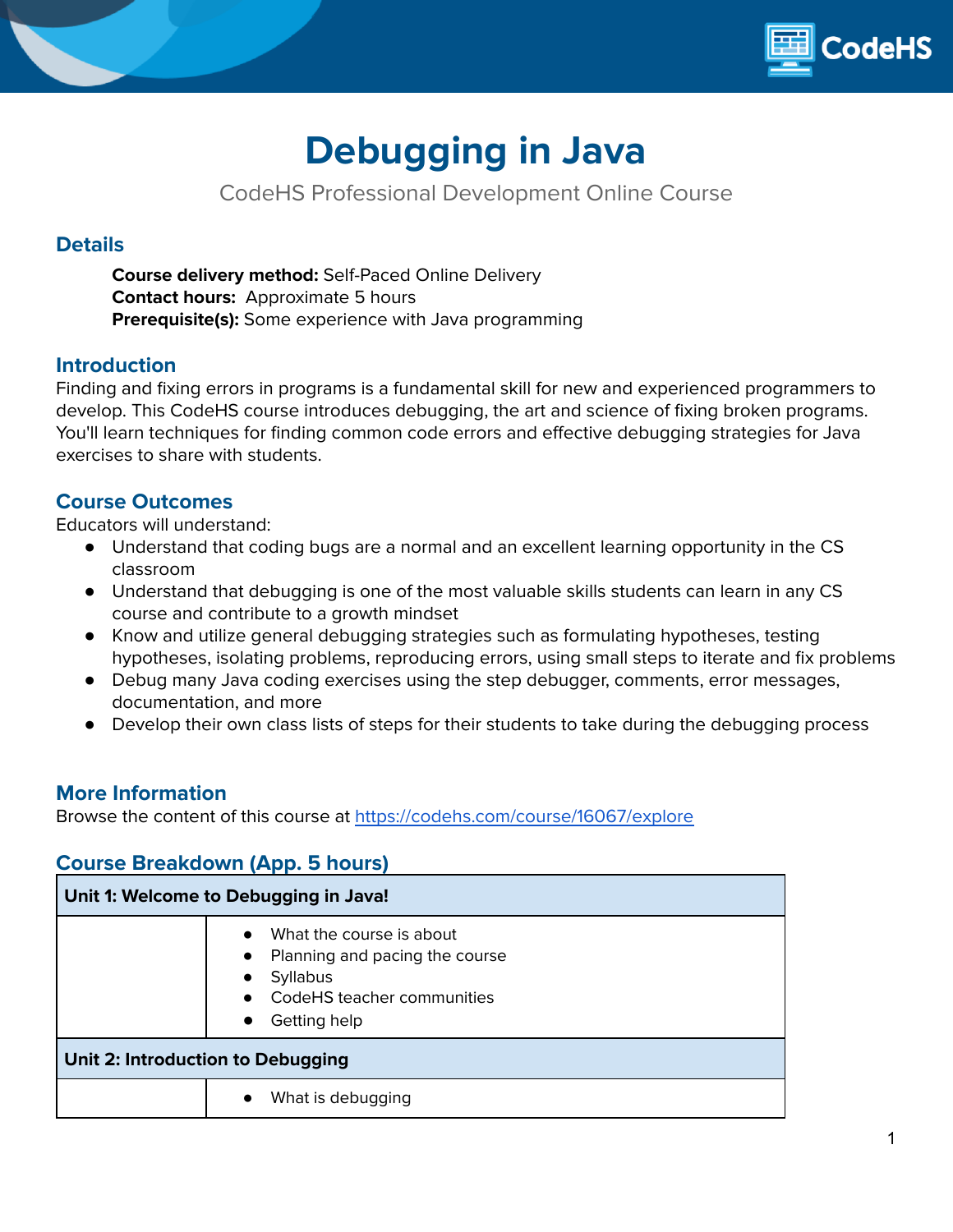

|                                            | Why teach debugging?<br>The debugging Mindset<br>The debugging process                                                                                          |  |
|--------------------------------------------|-----------------------------------------------------------------------------------------------------------------------------------------------------------------|--|
| Unit 3: Basic Debugging in Java            |                                                                                                                                                                 |  |
|                                            | Problem-solving strategies<br>Plan well, attention to detail, question assumptions<br>Debugging mindset<br>Resources for debuggers                              |  |
| <b>Unit 4: Debugging Tools</b>             |                                                                                                                                                                 |  |
|                                            | Documentation<br>Error messages<br>Test cases<br>Internet                                                                                                       |  |
| <b>Unit 5: Debugging Techniques</b>        |                                                                                                                                                                 |  |
|                                            | Debugging with print statements<br>Debugging with comments and questions<br>Asking for help                                                                     |  |
| <b>Unit 6: Common Java Errors</b>          |                                                                                                                                                                 |  |
|                                            | What Type of Error?<br>Syntax errors<br>Runtime errors<br>Logic errors<br>$\bullet$<br>NullPointerException<br>IndexOutOfBoundsException<br>ArithmeticException |  |
| <b>Unit 7: Common Compiler Errors</b>      |                                                                                                                                                                 |  |
|                                            | What is a compiler error? How do they differ from runtime errors?<br>Examples                                                                                   |  |
| <b>Unit 8: Advanced Debugging Practice</b> |                                                                                                                                                                 |  |
|                                            | Tricky errors<br>Sources of errors                                                                                                                              |  |
| <b>Unit 9: Using Other IDEs</b>            |                                                                                                                                                                 |  |
|                                            | Using the main Method in Eclipse<br>Using the main Method in BlueJ                                                                                              |  |